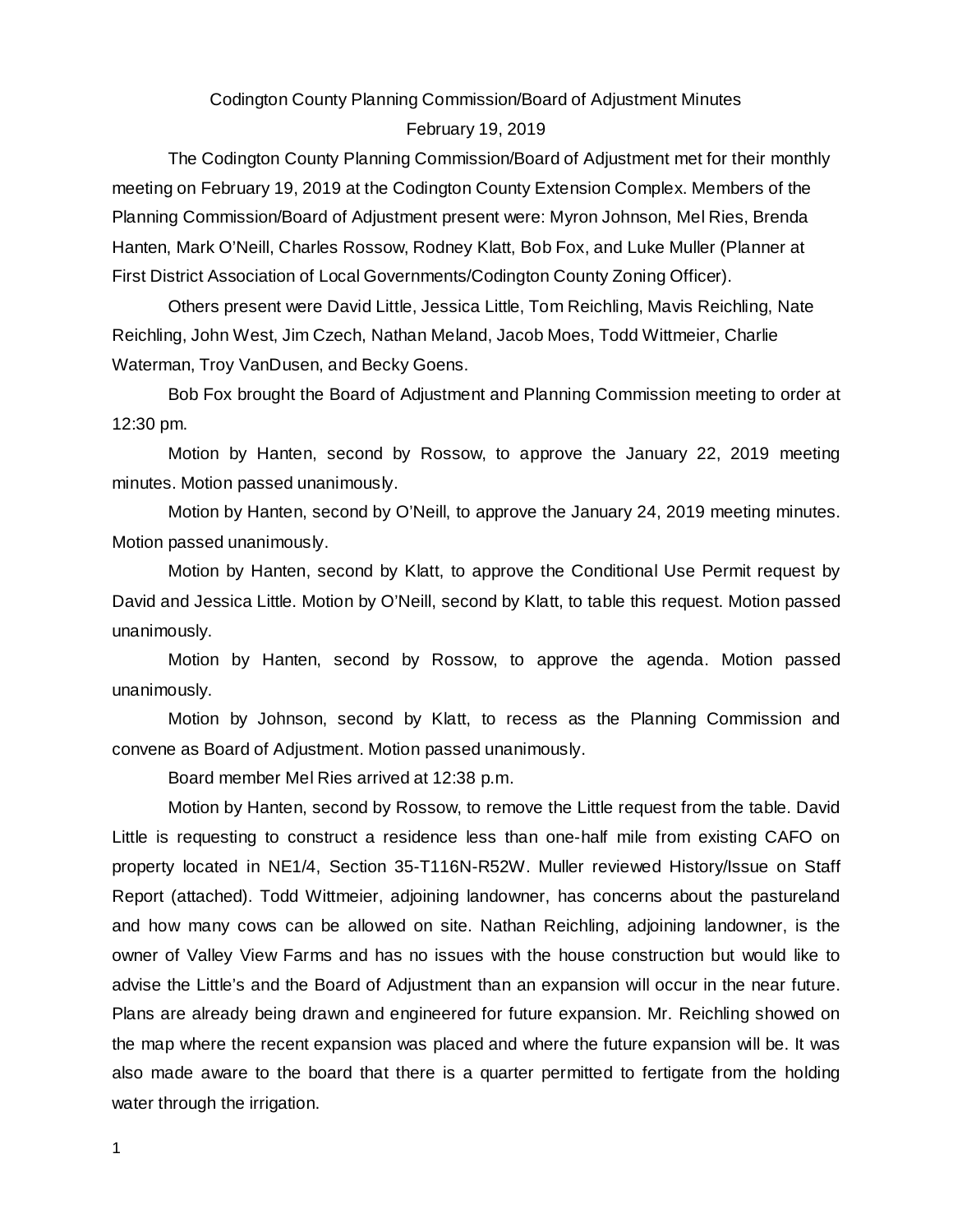Muller indicated a number of up to 500 cattle can be placed and fed on site, outside of the Aquifer Protection Area. It can be pastured but not grazed down to dirt. Our zoning rules do allow for review of Nutrient Management Plan, Manure Management Plan, Fly and Odor Control Plan, as well as handling of death loss. Little will be required to work with NRCS as he works on this plan. Mr. Little is estimating a feedlot of approximately 300 feeders and 100 cows to be located in the northwest corner of the field. Mob grazing may be done on the pasture but not down to the dirt as it is in the Aquifer Protection Area. Chairman Fox reiterated Mr. Reichling's intention for expansion and lagoon irrigation. Although the county's ordinance does not regulate Ag fencing, Fox indicated that "good fences make good neighbors."

Fox read the Findings of Fact. There were no questions or objections. Motion passed unanimously.

Motion by Hanten, second by Klatt, to recess the Board of Adjustment and reconvene as Planning Commission. Motion passed unanimously.

County Commissioners Charlie Waterman and Troy VanDusen were invited to reside at the Planning Commission tables to be included in the ordinance review work session discussion regarding Chapter 5.21 Concentrated Animal Feeding Operation Regulations (CAFO's).

Drafts of the proposed changes as discussed at the January meeting were distributed by Muller. Today's discussion is putting the discussion topics and the board's thoughts on paper. Following this meeting, ideas represented will be placed in a draft that will then be made available to the public.

Todd Kays, Director of First District of Local Governments, arrived at 1:25 pm.

Tom Reichling would like the board to consider reducing the number of small acreages in the county to make more room for expanding agriculture; therefore reducing issues with setbacks. CAFO's are run much more efficiently and environmentally friendly than in years past.

Board member Rodney Klatt was excused at 2:48 p.m.

Board member Mel Ries was excused at 2:50 p.m.

Motion to adjourn by Johnson, second by O'Neill. Motion passed unanimously. Meeting adjourned at 3:06 pm.

Respectfully Submitted,

Becky Goens, Secretary